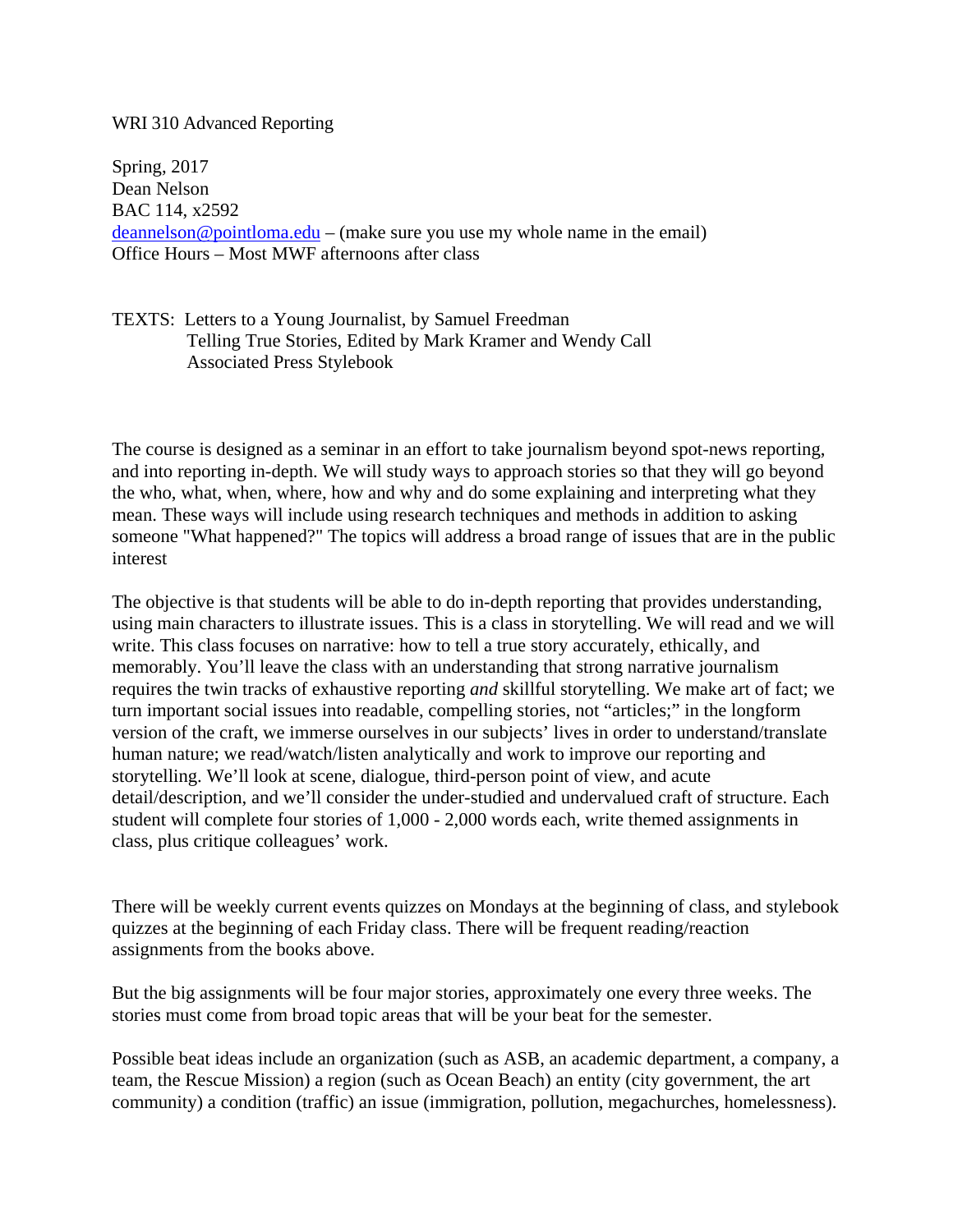At least one of these stories must be a localized national story, at least one must be a story that comes out of a meeting, conference or major speech. Outlines, source lists, multimedia ideas and other portions of the story will be graded along with the overall story. Stories are a minimum of four typewritten, double-spaced pages, and use at least five sources -- some live and some published.

Topics we will cover in class will include:

- How to distinguish Topic from Story—how to think
- Narrative defined
- The importance of reporting and its relationship to strong narrative journalism
- How to "see" stories everywhere
- Ethics
- Revision
- Organizational strategies

Sometimes we'll start class with a micro-lecture, sometimes we'll jump right in with a writing exercise, sometimes we'll focus entirely on workshop. Some of the topics we'll cover: What makes a story great? What makes a story a *story*? What elements does great narrative require? How does reporting for narrative differ from the reporting one might do for, say, a daily news story or feature? What choices—stylistic, ethical, etc.—must the longform journalist make? What does it mean to write with "voice"? Who is the audience? Does it matter?

There will be no mid-term examination, but there will be a take-home final. Attendance, preparation for class, and participation will be factored into the final grade. Bonus points will be awarded for stories that are published.

In addition, we will discuss techniques and methods for attaining first jobs and internships.

You are expected to read at least one mainstream news site, online, on paper (!) or otherwise, every day and bring in examples of applicable stories for class discussion.

It's essential that you do the assigned reading. Failure to do the reading will show in your classroom participation and in your in-class writing assignments.

And while there are these defined daily assignments, I expect you to be working on your stories (thinking, asking others, reading) at all times on all the other days, too. I want you dreaming about them. It won't be like you'll be able to say, "Now I need to start working on my first big story." That thought should be on your mind today. After today, I want you actually working on that story. If you start gathering information now, you'll be able to use it in all of your stories, not just your first one.

Story Deadlines:

 $\blacksquare$  Feb. 1